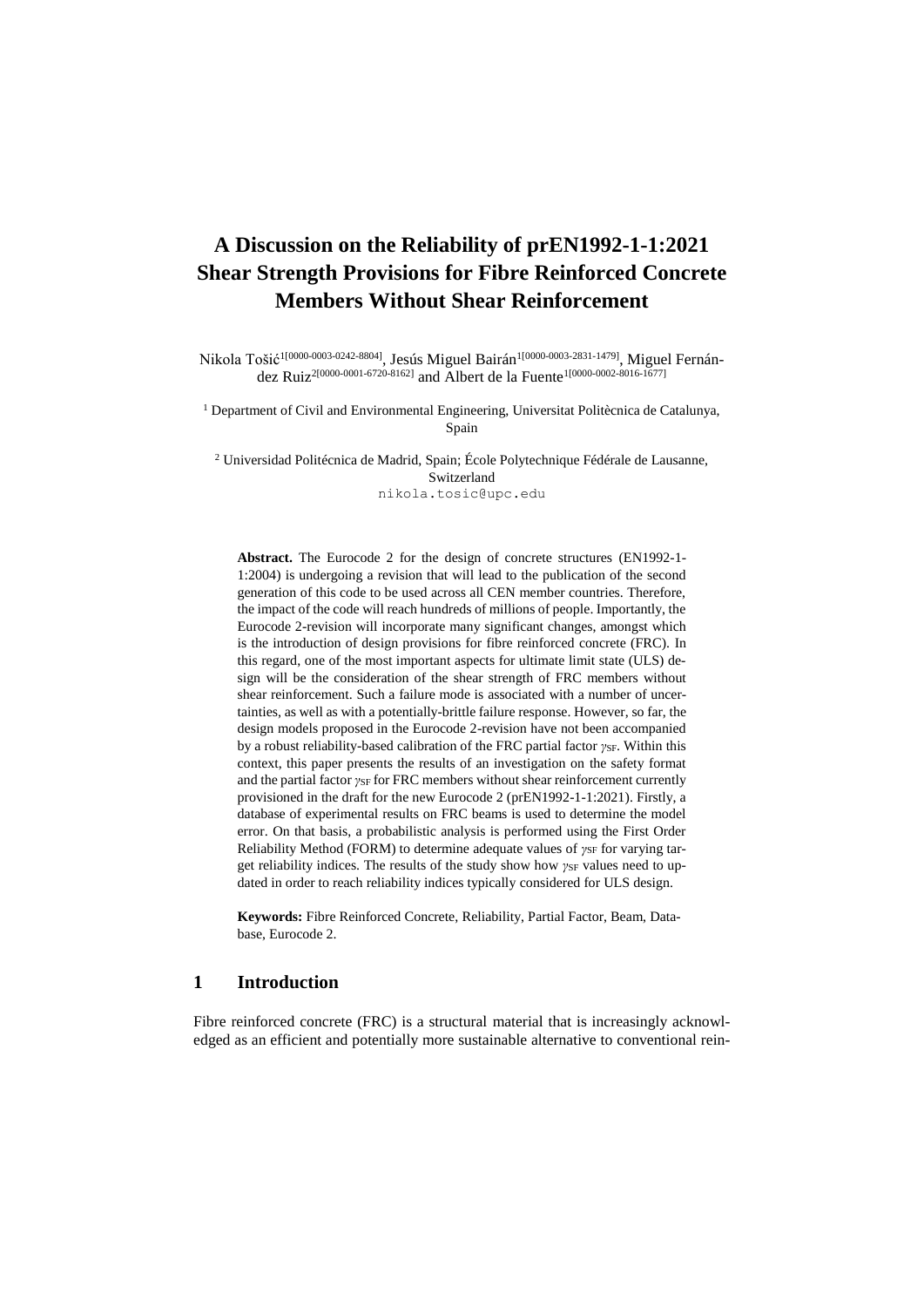forced concrete  $(RC)$  [1–3]. A clear advantage of  $FRC$ —from the perspective of reducing construction time and material use—is the reduction of steel reinforcement in RC members, and particularly that of shear reinforcement. However, in order for designers to be able to use FRC in such a way, reliable ultimate limit state (ULS) design models are required [4]. This is instrumental, since shear resistance models, especially for members without shear reinforcement, are associated with a large number of uncertainties and shear failures of such members tend to be brittle with potentially catastrophic consequences. Therefore, it has been a topic attracting research interest for decades [5], producing a wide variety of empirical, semi-empirical and mechanical models.

In Europe, the European Committee for Standardization (CEN) has the mandate of producing structural design codes, i.e. the Eurocodes. For RC structures, the current Eurocode 2  $[6]$  (EN-1992-1-1:2004, EC2 in the following) dates back to 2004 (with corrigenda in 2008 and 2010). Since then, numerous advances have occurred, both in the material and in the structural fields, leading to the preparation of a new generation of Eurocodes approximately 10 years ago. Within this new generation, the Eurocode 2 revision [7] (EC2-rev in the following, whose current draft is prEN1992-1-1:2021) will contain a wide range of provisions for new types of elements, concrete types and reinforcement. In particular, an informative annex is planned for steel fibre reinforced concrete (SFRC), with potential expansion in the future covering macro-synthetic fibre reinforced concretes (MSFRC) as well.

Since the CEN Enquiry phase is approaching, this study was conceived with the aim of providing a reliability-based assessment of the EC2-rev shear resistance model for FRC members without shear reinforcement. Also, it is aimed at calibrating the FRC partial factor *γ*<sub>SF</sub> required for achieving the required code-prescribed probabilities of failure  $P_f$  according to different consequence classes. To achieve this goal, first, the model error was calculated using a database of experimental results. Then, a parametric study was carried out using the First Order Reliability Method (FORM) considering different probability distributions and parameters of input variables. Based on the results, the partial factor *γ*<sub>SF</sub> was calibrated based on the target reliability index and failure probability.

# **2 Description of the Design Model and Assessment of the Model Error**

### **2.1 prEN1992-1-1:2021 Model for the Shear Strength of FRC Members Without Shear Reinforcement**

The prEN1992-1-1:2021 provisions in its annex L that, for SFRC members not requiring design shear reinforcement and with longitudinal bars in the tensile zone, the design value of the shear strength should be taken as:

$$
\tau_{Rd, cF} = \eta \cdot \frac{0.6}{\gamma_{\rm C}} \cdot \left( 100 \cdot \rho_{\rm l} \cdot f_{\rm ck} \cdot \frac{d_{\rm dg}}{d} \right)^{\frac{1}{3}} + f_{\rm Ftud} \ge \eta \cdot \frac{11}{\gamma_{\rm V}} \cdot \sqrt{\frac{f_{\rm ck}}{f_{\rm yd}} \cdot \frac{d_{\rm dg}}{d}} + f_{\rm Ftud} \tag{1}
$$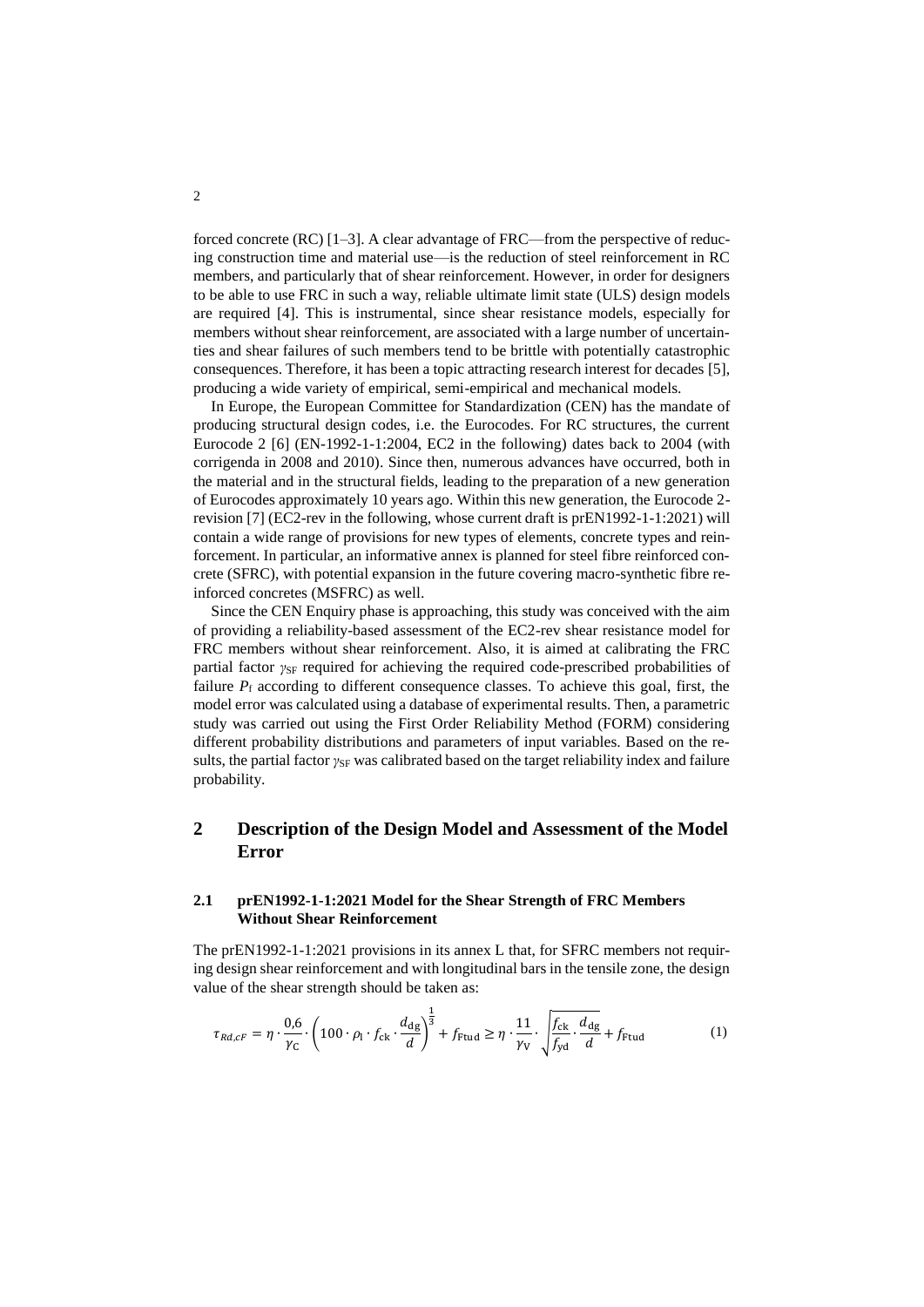$$
\eta = \max\left\{ \frac{1}{1 + 0.43 \cdot f_{\text{Ftuk}}^{2.85}}; 0.4 \right\} \tag{2}
$$

where:

- $\gamma_c$  partial factor for plain concrete (1.50 for persistent and transient design situations)
- *ρ*<sup>l</sup> longitudinal reinforcement ratio
- *f*ck characteristic concrete cylinder compressive strength

 $d_{\text{de}}$  size parameter describing the crack and failure zone roughness

*d* cross-section effective depth

*f*Ftud design ultimate residual tensile strength of SFRC (detailed below)

*γ*<sup>V</sup> partial factor for shear and punching resistance without shear reinforcement (1.40 for persistent and transient design situations)

*f*yd design yield strength of reinforcement

*f*Ftuk characteristic ultimate residual tensile strength of SFRC (detailed below)

The size parameter  $d_{dg}$  is defined as

$$
d_{\rm dg} = \begin{cases} 16 \text{ mm} + D_{\rm lower} \le 40 \text{ mm} & \text{for } f_{\rm ck} \le 60 \text{ MPa} \\ 16 \text{ mm} + D_{\rm lower} \left(\frac{60}{f_{\rm ck}}\right)^4 \le 40 \text{ mm for } f_{\rm ck} > 60 \text{ MP} \end{cases}
$$
(3)

where  $D_{\text{lower}}$  is the smallest value of the upper sieve size  $D$  in an aggregate for the coarsest fraction of aggregates in the concrete permitted by the specification of concrete EN 206 [8]. It should be noted here that this definition of  $D<sub>lower</sub>$  is adequate for the design stage when the precise aggregate distribution is not known. However, from a physical standpoint, it seems more appropriate to use the maximum aggregate size *D*max (when known) in Eq. (3).

As for the FRC residual strengths, the characteristic ultimate residual strength is determined as

$$
f_{\text{Ftuk}} = \kappa_0 \cdot 0.37 \cdot f_{\text{R,3k}} \tag{4}
$$

$$
f_{\text{Ftud}} = f_{\text{Ftuk}} / \gamma_{\text{SF}} \tag{5}
$$

where:

 $\kappa_0$  factor accounting for fibre orientation (taken as 0.5)

*f*R,3k characteristic residual tensile strength corresponding to a crack mouth opening displacement (CMOD) of 2.5 mm in the notched beam three-point bending test according to EN 14651 [9]

 $γ_{SF}$  partial factor for FRC (1.50 for persistent and transient design situations)

In fact, Eq. (1) is an expansion of the prEN1992-1-1:2021 formulation for RC members:

$$
\tau_{Rd,c} = \frac{0.66}{\gamma_V} \cdot \left(100 \cdot \rho_1 \cdot f_{\rm ck} \cdot \frac{d_{\rm dg}}{d}\right)^{\frac{1}{3}} \ge \frac{11}{\gamma_V} \cdot \sqrt{\frac{f_{\rm ck}}{f_{\rm yd}} \cdot \frac{d_{\rm dg}}{d}}
$$
(6)

A difference can be observed between the left hand-sides of Eqs. (1) and (6), in the ratios 0.6/*γ*<sup>C</sup> and 0.66/*γ*V. From Eqs. (1) and (6) it can be seen that the FRC contribution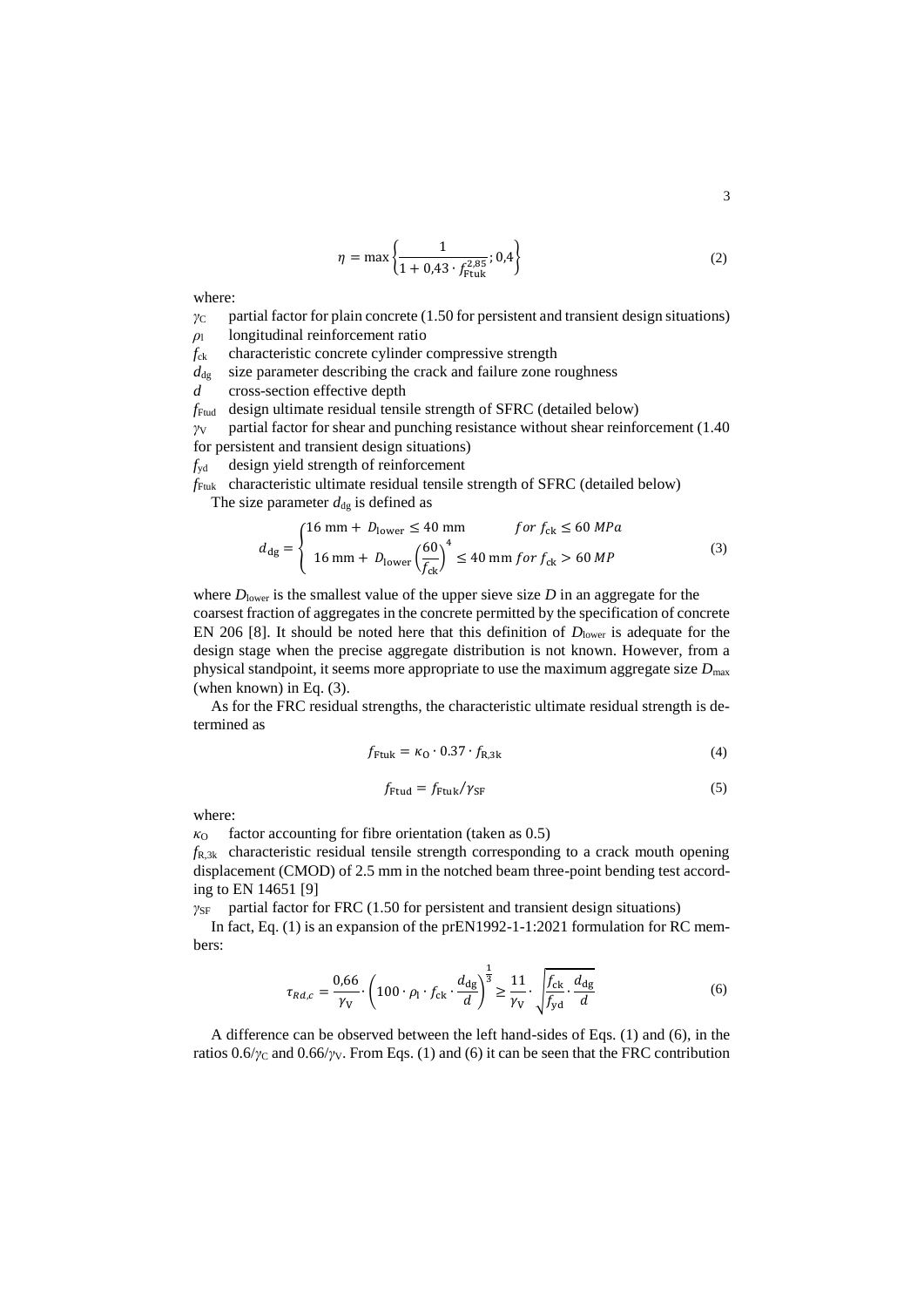to the shear resistance mechanism is expressed through a positive effect of the design residual resistance  $f_{\text{Ftud}}$  and a negative effect of the factor  $\eta$  that accounts for higher crack widths that can be achieved when using FRC (penalizing the shear-transfer actions of concrete).

### **2.2 Experimental Database for Model Error Assessment**

In order to perform a reliability-based calibration of the FRC partial factor, the model error  $\delta$  of Eq. (1) should first be determined. The model error is defined as the ratio between actual behaviour/shear strength measured in experiments and shear strength predicted by models (this is a safe assumption as it neglects the geometrical and material deviations in the actual tests). For the present case, this will be performed for a model equation identical to that for design purposes, but where partial factors taken as 1.0 and considering average values for the material properties in the model equation.

Therefore, for this step, a large and representative database of experimental results is required. For this purpose, the database collected by Lantsoght, freely available online [10,11] was considered. This database comprises 488 results on SFRC beams with longitudinal reinforcement and without shear reinforcement, sourced from 65 individual studies. The range of parameters of the original database is shown in Table 1 under the "Original database" column. All reported results were from simply supported beams tested in three- or four-point bending; the majority had rectangular cross-section, but some presented also flanges (as a first estimate, all types of cross-sections were considered). Importantly, residual strength was not reported in the database, because not all studies reported these values, for a number of reasons. However, a large number of fibre properties is reported, as well as a large variety of steel fibre types [11].

Since the range of parameters was very wide, three filtering criteria were imposed:

- a) Concrete classes between C12 and C120 were considered (mean compressive strengths between 20 and 128 MPa);
- b) Only beams with a longitudinal reinforcement ratio smaller than 4% were considered;
- c) Only beams with a clear shear span-to-effective depth ratio larger than 2.0 were considered.

These criteria were selected so as to limit the cases to the range of typical structural concrete compressive strengths, reinforcement ratios, as well as to eliminate cases where a direct load transfer to the support was occurring due to a short shear span-toeffective depth ratio. In total, using the three criteria, the number of specimens was reduced to 332. Approximately 90% of the results were on beams with  $f_{\rm cm}$  < 70 MPa, effective depth between 100 and 500 mm and a longitudinal reinforcement ratio between 1.0% and 3.5%. The fibre volume fraction of 329 out of the 332 beams was below 2.0% (160 kg/m<sup>3</sup> for steel fibres) and for 296 beams it was below 1.5% (120 kg/m<sup>3</sup> for steel fibres).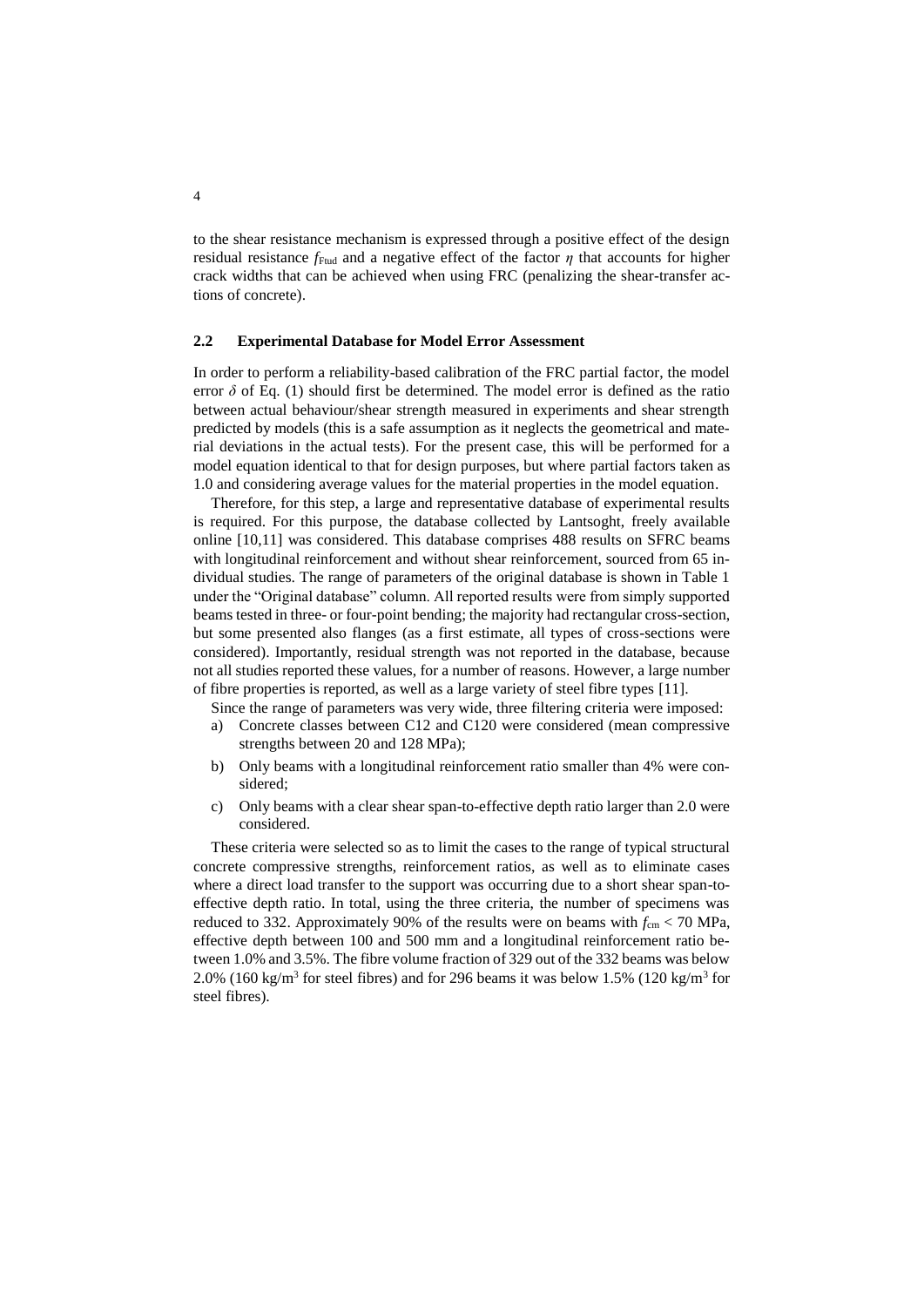|                        | <b>Original database</b> |            | <b>Filtered database</b> |            |
|------------------------|--------------------------|------------|--------------------------|------------|
|                        | $n = 488$                |            | $n = 332$                |            |
| <b>Parameter</b>       | Min                      | <b>Max</b> | Min                      | <b>Max</b> |
| $b_{\rm w}$ (mm)       | 50                       | 610        | 50                       | 610        |
| $h$ (mm)               | 100                      | 1,220      | 100                      | 1,220      |
| $d$ (mm)               | 85                       | 1,118      | 85                       | 1,118      |
| $lspan$ (mm)           | 204                      | 7,823      | 459                      | 7,823      |
| $a/d \left( - \right)$ | 0.46                     | 6.00       | 2.22                     | 6.00       |
| $a_v/d (-)$            | 0.20                     | 5.95       | 2.00                     | 5.95       |
| $\rho_1(\%)$           | 0.37%                    | 5.72%      | 0.37%                    | 3.70%      |
| $f_{\rm v}$ (MPa)      | 276                      | 900        | 276                      | 610        |
| $f_{\rm cm}$ (MPa)     | 9.8                      | 215.0      | 20.2                     | 111.5      |
| $V_{\rm f}$ (%)        | 0.2%                     | 4.5%       | 0.2%                     | 4.5%       |
| $\lambda$ (-)          | 25                       | 191        | 25                       | 191        |
| $f_{\text{uf}}$ (MPa)  | 260                      | 4.913      | 260                      | 4.913      |

**Table 1.** Range of parameter values in the SFRC database compiled by Lantsoght [10].

 $l_{\text{span}}$  – clear span of the beam;  $a/d$  – shear span-to-effective depth ratio measured from left side of loading plate to left side of support;  $a\sqrt{d}$  – clear shear span-to-effective depth ratio measured from face of loading plate to face of support;  $f_y$ – yield strength of steel reinforcement; *V*<sub>f</sub> – fibre volume fraction; *λ* – fibre aspect ratio (ratio of fibre length to diameter); *f*uf – tensile strength of fibres

#### **2.3 Model Error Calculation**

Since the residual tensile strengths for SFRC in the database of experimental results were not reported, they had to be estimated. For this purpose, regressions presented in Figs. 1a (for  $f_{R,3}$ ) and 1b (for  $f_{R,1}$ ) were developed using a statistical analysis of experimental results using the EN 14651 standard test [9], as reported by Venkateshwaran et al. [12], Tiberti et al. [13], Galeote et al. [14], and other experimental programs conducted at the Structures and Materials Technology Laboratory (LATEM) of the Polytechnic University of Catalonia (UPC).

The database includes a large variety of concrete mixes, with a range of compressive strengths of 15–117 MPa, volume fraction of fibres 0.33–2.52%, fibre aspect ratios 35– 110, fibre tensile strength 1000 to 3000 MPa and fibre modulus of elasticity (*E*f) 190000–210000 MPa. Figure 2 shows a good fit between the proposed linear regressions and the observed data.

The model error  $\delta$  was estimated as  $\delta = V_{\text{experimental}}/V_{\text{model}}$ . The model shear strength *V*<sub>model</sub> was calculated as  $\tau_{model} \cdot b_w \cdot z$ , where  $\tau_{model}$  is the shear stress calculated using Eq. (1),  $b_w$  is the width of the cross-section and *z* is the internal lever arm that is taken as 0.9·*d*. All partial factors were taken as 1.0, reported experimentally measured average values were used and residual strengths predicted by the regressions shown in Fig. 1.

Based on the 332 results, the mean model error was found to be 1.461, with a standard deviation of 0.394 and a coefficient of variation (CoV) of 26.9%.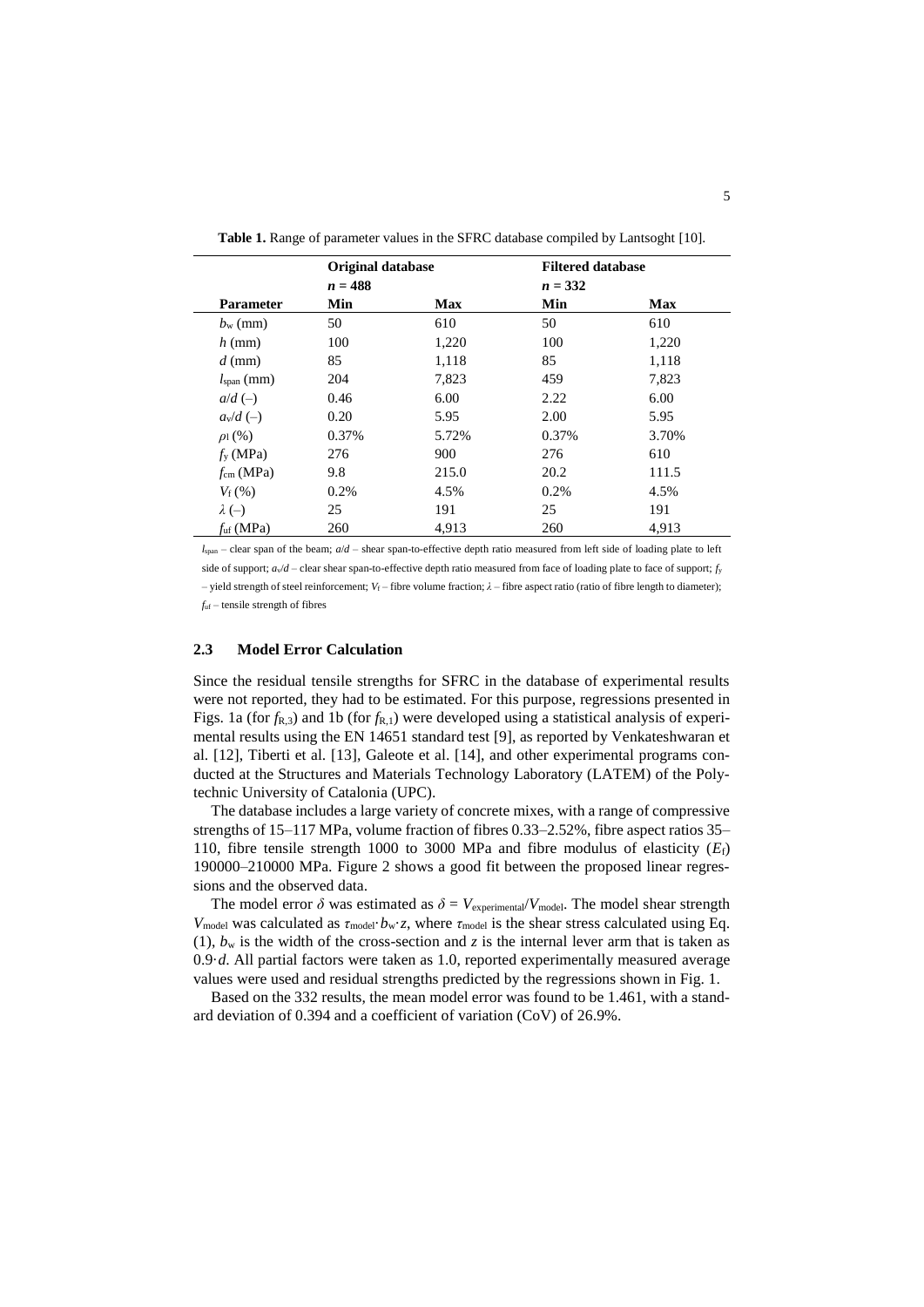

**Fig. 1.** Correlations used to assess *f*R,3 (left) and *f*R,1 (right) of the SFRC.

# **3 Calibration of the FRC Partial Factor** *γ***SF**

### **3.1 Design Set and Reliability-Based Analysis**

To assess the reliability of the prEN1992-1-1:2021, a set of design cases was defined, Table 2, following the methodology by Bairán and Casas [15]. A range of thicknesses typical for buildings and bridge-deck slabs, beams, footings, and mat foundations was selected, corresponding to the range of 200–1000 mm. The cross-sectional width was considered constant and equal to 300 mm, since the shear strength is linearly dependent on it. The effective depth was determined as  $d = h - d_s = h - 50$  mm. The variables in Table 2 produce 420 combinations of geometry, longitudinal reinforcement, concrete class and aggregate size (expressed via  $d_{\text{dg}}$ ). Different values of  $d_{\text{dg}}$  were considered in order to investigate the effect of aggregate size. The values considered for  $d_{dg}$  were the minimum and maximum values permitted (16 and 40 mm, respectively), as well as an intermediate value in order to observe the dependency on  $d_{\text{dg}}$ .

The process consisted of generating a design set of load shear stresses (Fig. 2) between 0.53 and 2.72 MPa using the currently proposed values of the resistance factors  $\gamma_c = \gamma_{SF} = 1.50$  and  $\gamma_V = 1.40$ . FRC residual flexural capacities were limited to  $f_{R,3k,min}$ and *f*R,3k,max of 3 and 10 MPa, respectively. The range was further divided in quarters, so that five design loads were obtained for each case. Considering the 5 design loads, a total of 2100 design cases ( $420 \times 5$ ) were generated.

| Parameter            | Values of parameters in the design set |       |       |       |       |       |       |
|----------------------|----------------------------------------|-------|-------|-------|-------|-------|-------|
| $b$ (mm)             | 300                                    |       |       |       |       |       |       |
| $h$ (mm)             | <b>200</b>                             | 400   | 600   | 800   | 1000  |       |       |
| $\rho_1(-)$          | 0.002                                  | 0.005 | 0.010 | 0.015 | 0.020 | 0.025 | 0.030 |
| $f_{ck}$ (MPa)       | 30                                     | 50    | 70    | 90    |       |       |       |
| $d_{\text{dg}}$ (mm) | 16                                     | 24    | 40    |       |       |       |       |

**Table 2.** Range of variables in the design set.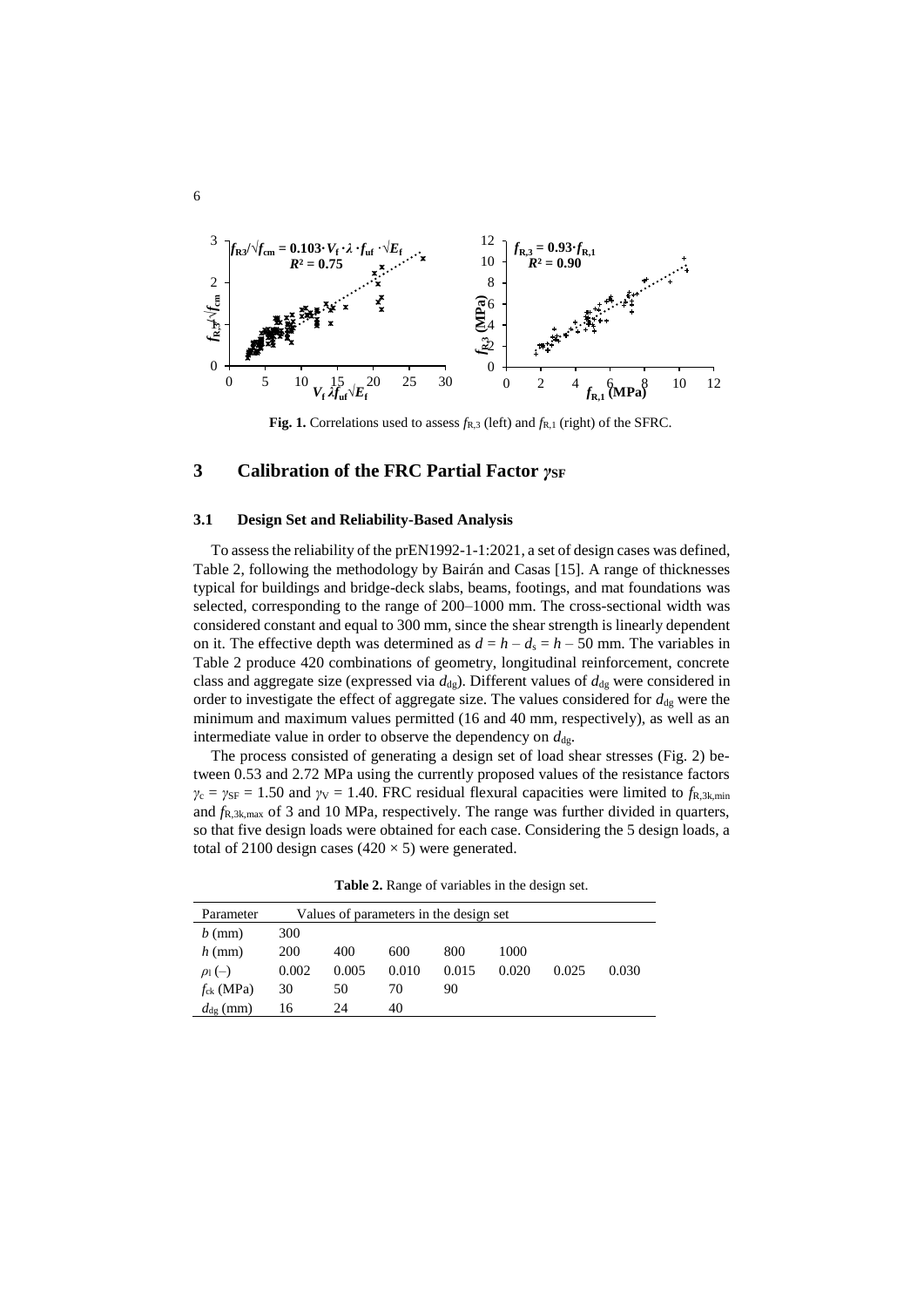

**Fig. 2.** Histogram of design load shear stresses.

The reliability of each design case was assessed using the reliability index *β*, related to the probability of failure  $(P_f)$  by  $\beta = -\Phi^{-1}(P_f)$ , where  $\Phi$  is the cumulative standard normal distribution. FORM [16,17] was used to estimate *β*.

A design failure was identified when a zero or negative value was found in the limit state function  $G = V_R - V_S = \delta V_{R, model} - V_S$ , where  $V_{R, model}$  is the shear resistance predicted by the model and  $V<sub>S</sub>$  is the shear load. Considering  $G$  a function of random variables, the probability of failure was computed as the probability of obtaining a negative value of *G*:

$$
P_f = P(G < 0) = P(\delta \cdot V_R - V_S < 0) \tag{7}
$$

To calculate  $V_{\text{R,model}}$ , the prEN1992-1-1:2021 model was used without the safety factors and using the observed average values of the materials and geometry variables. The set of random variables and the corresponding distribution functions used are summarized in Table 3. The model error was selected as lognormally distributed according to the recommendations of the Joint Committee on Structural Safety (JCSS) and taking into account that it is a variable that only takes on positive values [18].

**Table 3.** Definition and distribution of random variables.

| Variable         | Description        | Statistical | Mean value $(\mu)$                | CoV                           |
|------------------|--------------------|-------------|-----------------------------------|-------------------------------|
|                  |                    | model       |                                   |                               |
| $\delta$         | Model error        | Lognormal   | 1.461                             | 0.269                         |
| fc               | Compression        | Lognormal   | $f_{ck}$ + 8 MPa                  | $0.050 - 0.128$               |
|                  | strength           |             |                                   |                               |
| f <sub>Ftu</sub> | Residual strength  | Lognormal   | $1.412 \cdot f_{\text{Ftuk}}$     | 0.2                           |
|                  | at $wu$            |             |                                   |                               |
| $\Delta b$       | Geometrical error  | Normal      | $0.003 \cdot b \leq 3 \text{ mm}$ | $4 + 0.006 \cdot b \le 10$ mm |
|                  | in section width   |             |                                   | $\mu_{\rm b}$                 |
| $\Delta d$       | Geometrical error  | Normal      | $10 \text{ mm}$                   | 1                             |
|                  | in effective depth |             |                                   |                               |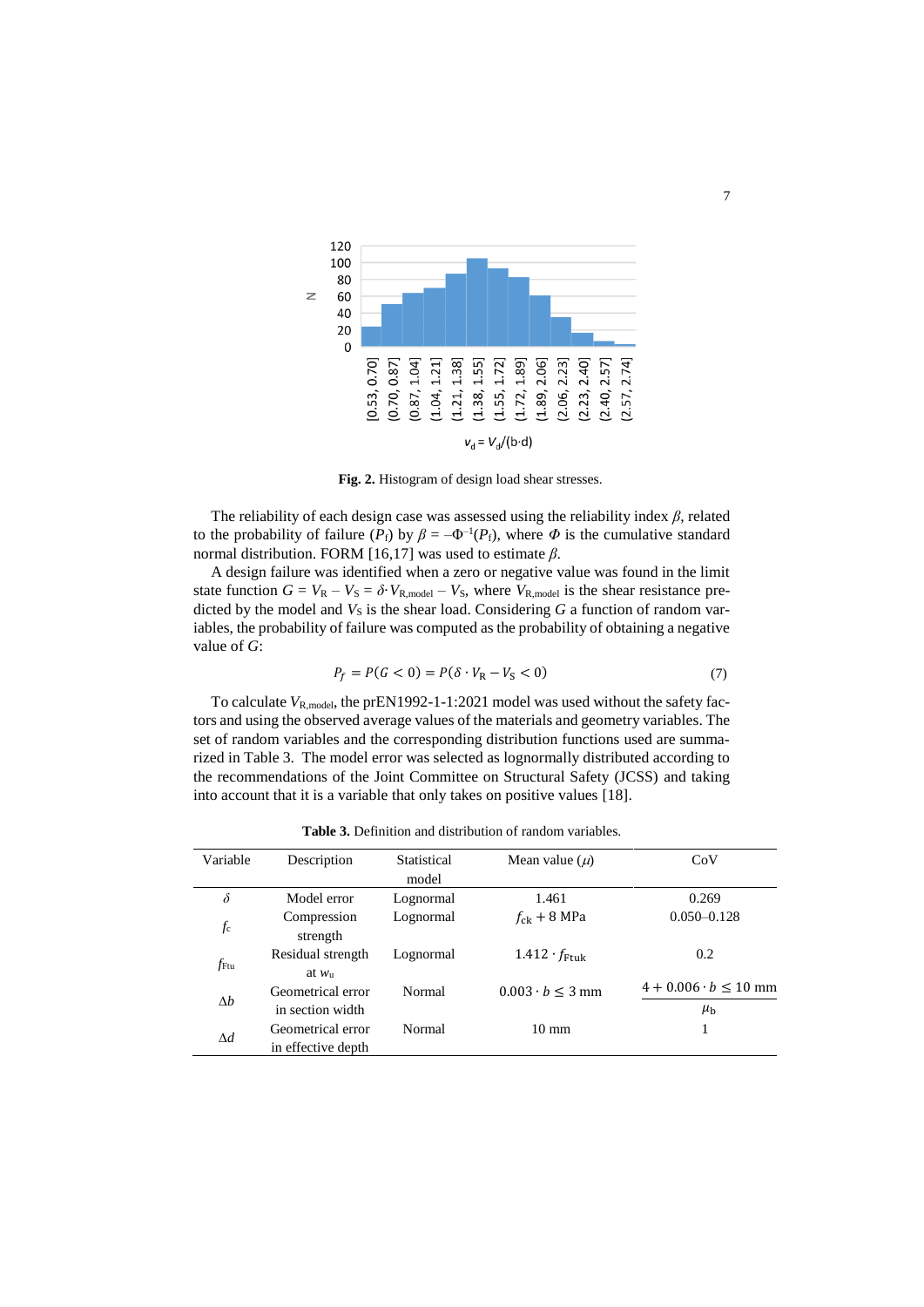### **3.2 Calibration of the Partial Factor**  $γ_{SF}$  **for the prEN1992-1-1:2021 Model**

To establish the relationship between  $\gamma_{SF}$  and  $\beta$ , the required  $f_{Ftu}$  has to be designed for each element of the design set, for different values of  $\gamma_{SF}$ . For this purpose,  $V_{\text{Rd}} = V_{\text{Sd}}$  is imposed and the reliability index is computed for each case. The design shear load  $V_{\rm Sd}$ was assumed to be deterministic; therefore, the computed reliability index refers to the probability of reaching a shear strength  $(V_R)$  smaller than the design resistance  $(V_{Rd})$ :  $P(V \leq V_{\text{Rd}}) = \Phi(\beta_{\text{R}})$  where  $\beta_{\text{R}}$  is the resistance reliability index, equal to  $\beta_{\text{R}} = \alpha_{\text{R}} \cdot \beta$ .  $\alpha_{\text{R}}$ is the resistance sensitivity coefficient. For usual conditions this coefficient may be taken as 0.8 [19].

The reliability indexes associated to the prEN1992-1-1:2021 model for the shear strength of FRC members without shear reinforcement (Eq. (1)) were assessed for a range of safety factors *γ*<sub>SF</sub> varying between 1.30 and 2.00, Fig. 2.



**Fig. 2.** Variation of the resistance reliability index with respect to *γSF*.

As seen from Fig. 2, the reliability index increases with the value of  $\gamma_{SF}$ , and decreases with increasing values of the parameter  $d_{\text{dg}}$ . The obtained values of  $\beta_R$  for  $\gamma_{\text{SF}} =$ 1.50 are 3.10, 2.89 and 2.57 for  $d_{dg}$  equal to 16, 24 and 40 mm, respectively.

As a reference, a target reliability index for ULS verifications for a period of 50 years and medium consequences of failure is  $\beta_{\text{target}} = 3.8$ . Then, the target resistance reliability index  $\beta_{\text{R,target}} = 0.8 \cdot 3.8 = 3.04$ . Therefore, it can be seen that the target reliability index is achieved (and even is slightly safe) when  $d_{dg} = 16$  mm, i.e. when  $D_{lower}$  is neglected (as in the case of lightweight aggregate concrete structures). At the same time, increasing values of  $d_{dg}$  lead to a reduction of the achieved reliability index and, potentially, to a need for the increase in the FRC safety factor *γ*<sub>SF</sub>: to achieve exactly  $\beta_{\text{R,target}} = 3.04$ ,  $\gamma_{SF}$  should be 1.46, 1.59 and 1.83 for  $d_{dg}$  equal to 16, 24 and 40 mm, respectively.

### **4 Conclusions**

This paper presents a reliability-based calibration of the FRC partial factor *γ*<sub>SF</sub> for the shear design of FRC members without shear reinforcement according to the EC2-rev (prEN1992-1-1:2021) model. For this purpose, a database of experimental results was used for assessing the model error, after which a reliability analysis was carried out to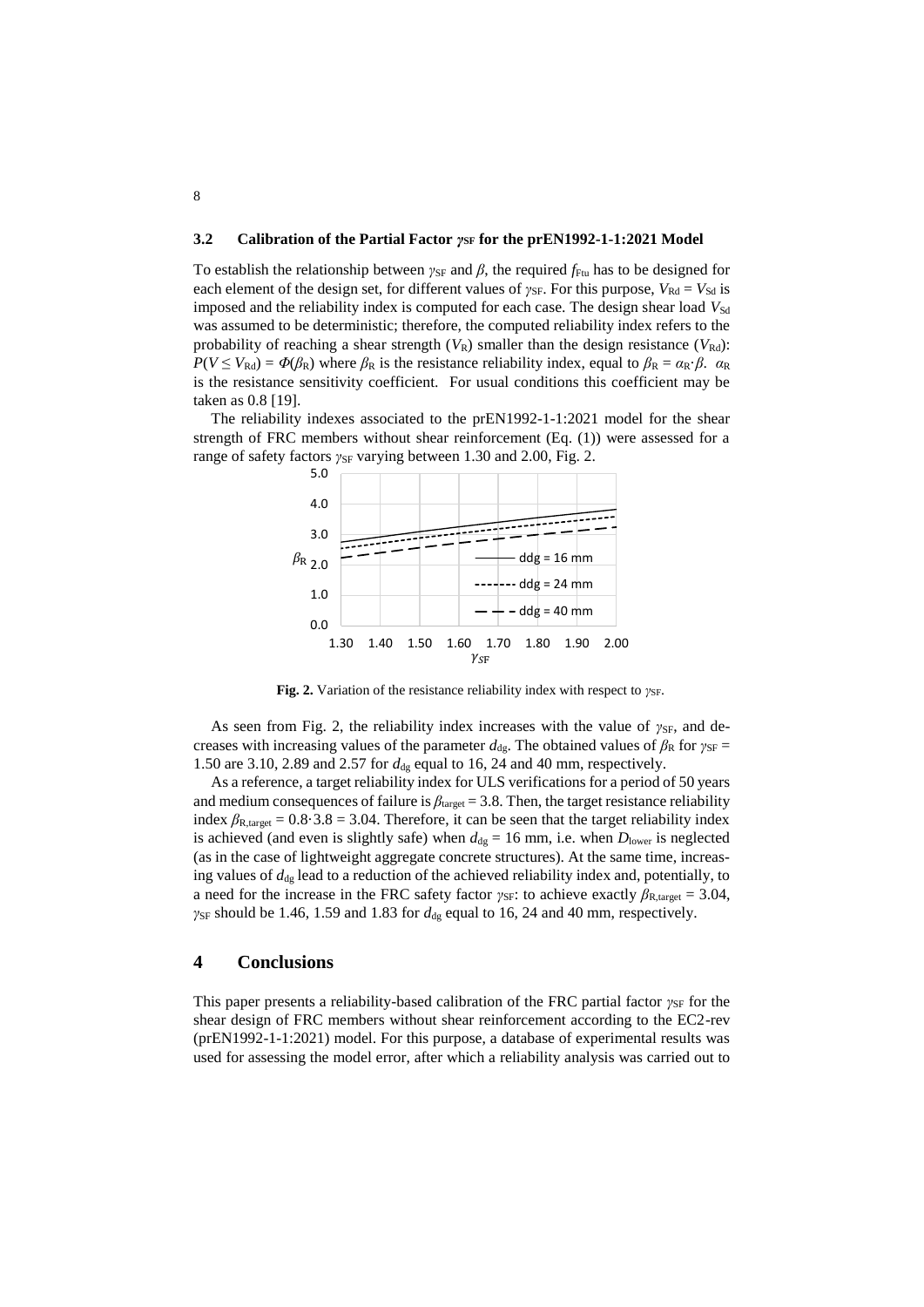calibrate the FRC partial factor. Based on the obtained results, the following conclusions can be drawn:

- Based on a probability analysis and a parametric study of 2100 individual cases, it was determined that the  $\beta_R$  values associated with  $\gamma_{SF} = 1.50$  are 3.10, 2.89 and 2.57 for  $d_{\text{dg}}$  equal to 16, 24 and 40 mm, respectively. Hence, in the two cases with  $d_{\text{dg}}$ larger than 16 mm, the resistance reliability index results less than the code target for medium consequences of failure.
- In order to achieve the target resistance reliability index for ULS verifications for a period of 50 years and medium consequences of failure  $(0.8 \cdot 3.8 = 3.04)$ ,  $\gamma_{SF}$  values of 1.46, 1.59 and 1.83 are needed for  $d_{dq}$  equal to 16, 24 and 40 mm, respectively. However, for practical purposes, a uniform value of *γ*<sub>SF</sub> is desirable. This may be attained through modifications on the safety factor format or on the model, which will the subject of future research.

The results of this study can serve as a starting point for a more in-depth reliabilitybased analysis of the shear resistance model for FRC members without shear reinforcement to be provisioned in the future Eurocode 2. Future studies should cover a wider range of parameter values (in particular the fibre type and properties) and contain a deeper analysis of the influence of the  $d_{\text{dg}}$  parameter, so that recommendations for potential code modifications could be made.

# **5 Acknowledgements**

This study has received funding from the European Union's Horizon 2020 research and innovation programme under the Marie Sklodowska-Curie grant agreement No 836270. This support is gratefully acknowledged. The authors also wish to express their acknowledgement to the Ministry of Economy, Industry and Competitiveness of Spain for the financial support received under the scope of the projects PID2019- 108978RB-C32. Any opinions, findings, conclusions, and/or recommendations in the paper are those of the authors and do not necessarily represent the views of the individuals or organizations acknowledged.

## **6 References**

- 1. de La Fuente, A.; Casanovas-Rubio, M.D.M.; Pons, O.; Armengou, J. Sustainability of Column-Supported RC Slabs: Fiber Reinforcement as an Alternative. *J. Constr. Eng. Manag.* **2019**, *145*, 1–12, doi:10.1061/(ASCE)CO.1943-7862.0001667.
- 2. Winkler, A.; Edvardsen, C.; Kasper, T. Examples of bridge, tunnel lining and foundation design with Steel-fibre-reinforced concrete. In Proceedings of the American Concrete Institute, ACI Special Publication; 2014; pp. 451–460.
- 3. Parra-Montesinos, G.J.; Wight, J.K.; Kopczynski, C.; Lequesne, R.D.; Setkit, M.; Conforti, A.; Ferzli, J. Earthquake-resistant fibre-reinforced concrete coupling beams without diagonal bars. In Proceedings of the American Concrete Institute, ACI Special Publication; 2014; pp. 461–470.